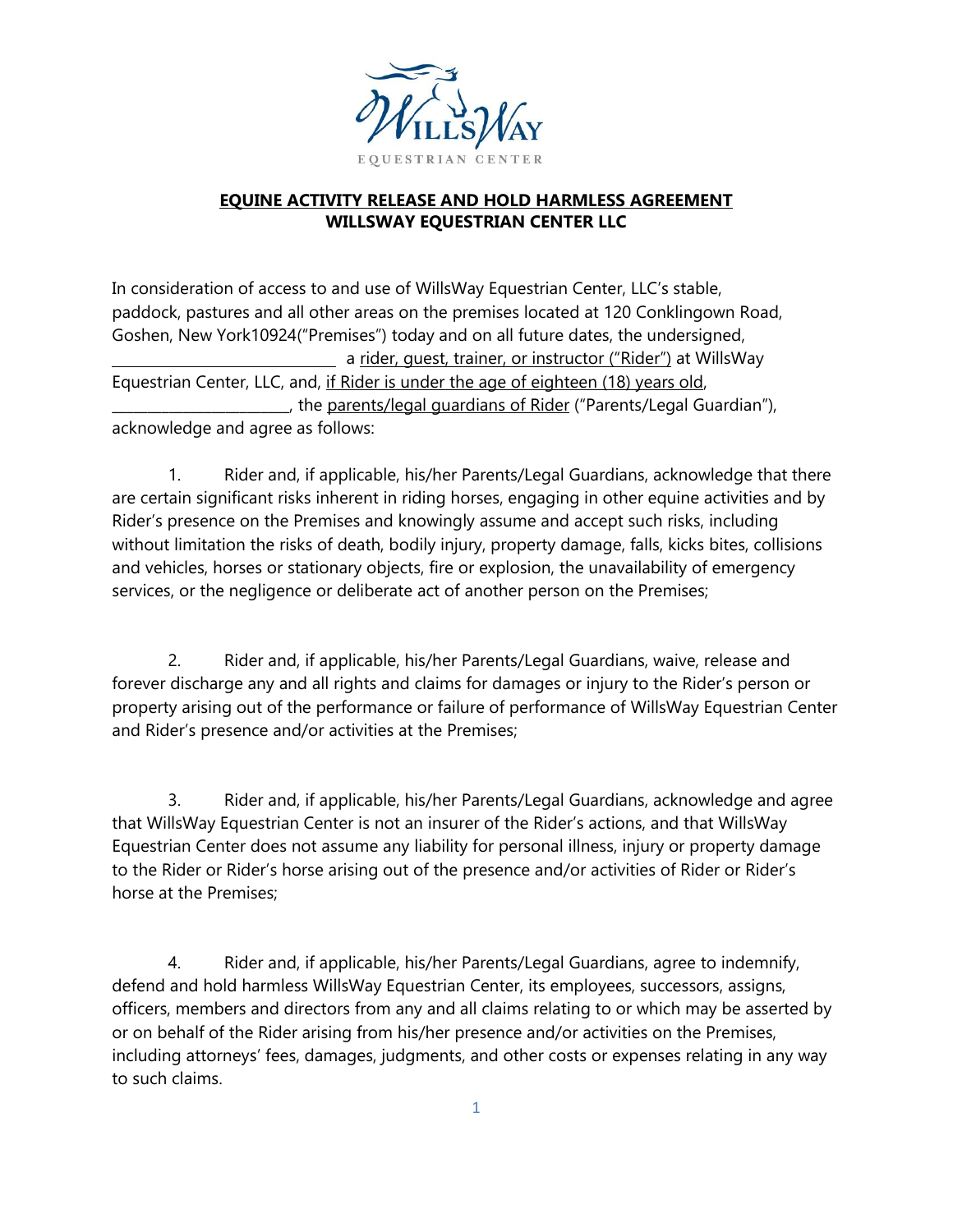5. Rider agrees to abide by all Stable Rules, receipt of which is hereby expressly acknowledged by Rider and, if applicable, his/her Parents/Legal Guardians. The undersigned certify that to the best of their knowledge the Rider and, if applicable, Rider's horse are in good physical condition and have no disease or injury that would impair his/her/its participation in equine activities or safety of his/her/it or others on the Premises.The undersigned certify that the Rider is at least 18 years of age, or if not 18 years of age, has the express permission of his/her Parents/Legal Guardians to participate in equine and other activities on the Premises and to execute this document.

This Agreement shall be construed and interpreted pursuant to the laws of the State of New York, and any disputes arising hereunder shall be resolved before a court of competent jurisdiction in Orange County, New York.

6. If Rider is an instructor, or trainer\* using the arena area for instruction or training purposes, they agree to carry a liability insurance certificate for all visits in the amount of minimum \$1,000,000.00 coverage with WillsWay Equestrian Center, LLC listed on a separate certificate. It is understood that it is their responsibility for all fees associated with carrying this liability coverage and at any time, they have a lapse of coverage or choose to not carry insurance while using the arena, or any of the premises at WillsWay Equestrian Center, it is of no fault of WillsWay if they are injured by a horse, rider, at any time during their visit to the property. It is also understood that any injury to a student or horse during instruction or training by said rider, also known as the "trainer" or "instructor" is the responsibility only to the instructor and rider.

7**. In addition, the undersigned also acknowledges, that at no time is TRAIL RIDING covered under any liability insurance of WillsWay Equestrian Center, or any individual party that owns any horse that is being used for TRAIL RIDING. All trail riding is acknowledged, at the rider's own risk and liability and holds harmless WillsWay Equestrian Center,LLC and its owners, boarders and any private property owners of where any trail crosses or covers any private or public property. Any injuries or death on a trail ride, are considered the total responsibility of the rider for any costs related to the injury or death to the person. Any injury or death is the responsibility of the owner and every horse owner is advised to obtain accidental and/or mortality insurance on their horse or horses for such reasons.** 

\*If Trainer or instructor is under the age of 18 years of age, the instruction is considered an apprenticeship and will fall under the policy of the stable at which the rider/trainer is teaching.